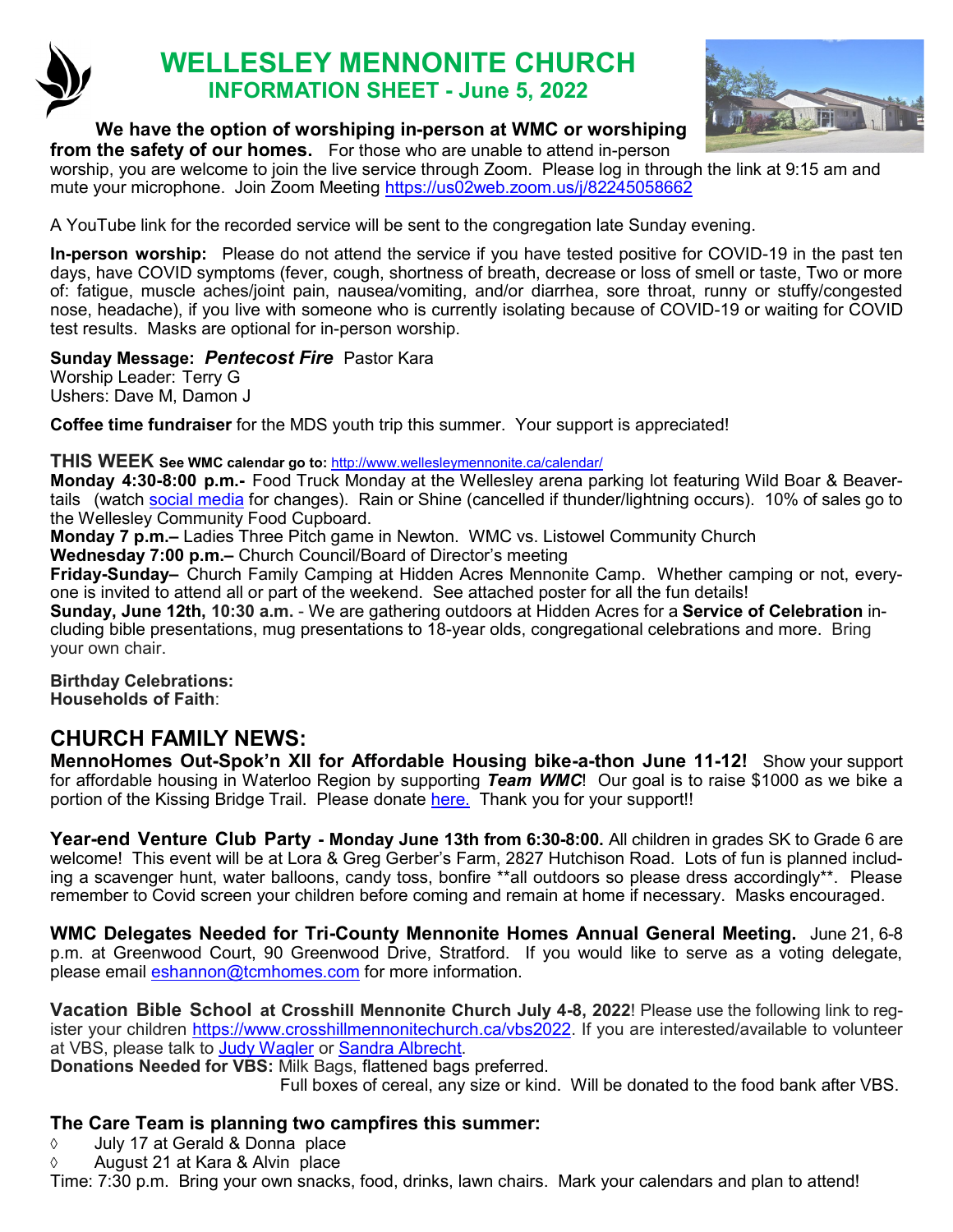**An update from the mission committee's** survey that was sent out regarding food trucks and a community garden: Roy S has found a garden plot at the community garden down the road from the church and is planning on growing vegetables for the Wellesley Community Food Cupboard. Many of you offered to help with this project so we encourage you to contact Roy at  $rws42@cyg.net$ . He will be happy for the help and the Cupboard will be happy for everyone's hard work! The food trucks have moved location to the Arena parking lot by the pavilion, 10% of all food truck purchases every Monday night will go to the Wellesley Community Food Cupboard. It is really nice having the trucks in a central spot with picnic facilities and washrooms. Thank you for your continued support of the missions committee's endeavors.

**Thank you to those who have accepted new positions** on the committees and commissions of WMC with terms beginning September 1, 2022. At this time there are two openings on the slate:

Christian Ed. (Adult/Youth Coordinator)

Elder

MYF Sponsors

We are asking for your prayerful consideration where you might use your gifts in these ministries of WMC.

*In the "Wilderness": The church's identity crisis and the need to "go local".* **An interview with Gathering 2022 guest speaker Kara Carter!** Kara spoke with MC Canada about her thoughts on where "church" as we know it is headed and why ministry centred on relationship building within local community is so important and you can read the interview [here.](https://www.mennonitechurch.ca/article/13434-in-the-wilderness-the-churchs-identity-crisis-and-the-need-to-go-local)

### **Offering Report for May 29, 2022**

- Total Offering (budget): \$3063.96
- + Regular Offering: \$1681.96
- + PAO Offering: \$1383.00

Youth Summer MDS Trip (coffee fundraiser): \$80.50

# **CALL TO PRAYER**

#### Getting to THANKFULNESS and PEACE

We realize there are micro and macro challenges all around us. These challenges from time to time become very heavy and all consuming. There are many verses and texts in the bible to remind us to lay these challenges down and not be overrun. Matthew 11:28-29 reminds us to give our burdens over to Jesus and he will give you rest. His ways are different then our ways. When we are rested in mind, body and soul, we are better able to look around and be aware and thankful for those blessings small and large that are all around us. From there we can find joy and peace. Form there we can better be prepared for the day and week ahead. God help us to get to this point. AMEN

## **MCEC IN PRAYER**

Each week we pray for a faith community within the MCEC community of congregations. This week we pray for [Petitcodiac Mennonite Church](https://petitcodiacmennonitechurch.org/) - our most easterly congregation in MCEC/MC Canada. Gordon Driedger provides pastoral leadership to this group of believers. Please pray for them as they seek to follow Jesus as they Practice Christ-like living, are guided by Mennonite Theology and are within a welcoming Community of believers.

# **BROADER AREA NEWS AND EVENTS**

June 11th Weekend - **MennoHomes Out-Spok'[n XII for Affordable Housing bike](https://t.e2ma.net/click/r0dmhh/np2qvh/nt1ktt)-a-thon.** A "hybrid" event to raise funds for a very real need. Hikers, recreational bikers, and avid cyclists can join us on the Kissing Bridge Trail or choose your own route. Construction has begun at our Sprucelawn project and your support is making it possible. For more details<mennohomes.com>226-476-2535, to [register now](https://www.canadahelps.org/en/charities/mennohomes-inc/p2p/Out-SpoknXIIBike-a-Thon2022/) or to see who's already riding and show your support with a [dona](https://www.canadahelps.org/en/charities/mennohomes-inc/p2p/Out-SpoknXIIBike-a-Thon2022/)[tion](https://www.canadahelps.org/en/charities/mennohomes-inc/p2p/Out-SpoknXIIBike-a-Thon2022/) to help create new affordable housing .

**Hidden Acres Mennonite Camp** is hosting its 55th Chicken BBQ and Pie Auction on June 14, 2022. Both eat in and take out options are available this year. Visit [www.hiddenacres.ca](http://www.hiddenacres.ca/) for more details and to purchase your tickets.

Are you or your friends interested in **serving with Mennonite Disaster Service (MDS) for a year?** The MDS Yearlong Volunteer Program provides a service opportunity for volunteers to enhance their leadership skills and to help bring people home after disasters. Email [volunteer@mds.org](mailto:volunteer@mds.org) or call 800-241-8111 for more information. Apply by June 15th.

**Shalom For All Creation - A Theology Workshop**. June 15, 2022, 9 a.m. to 12 noon, online event. Join Wendy Janzen,